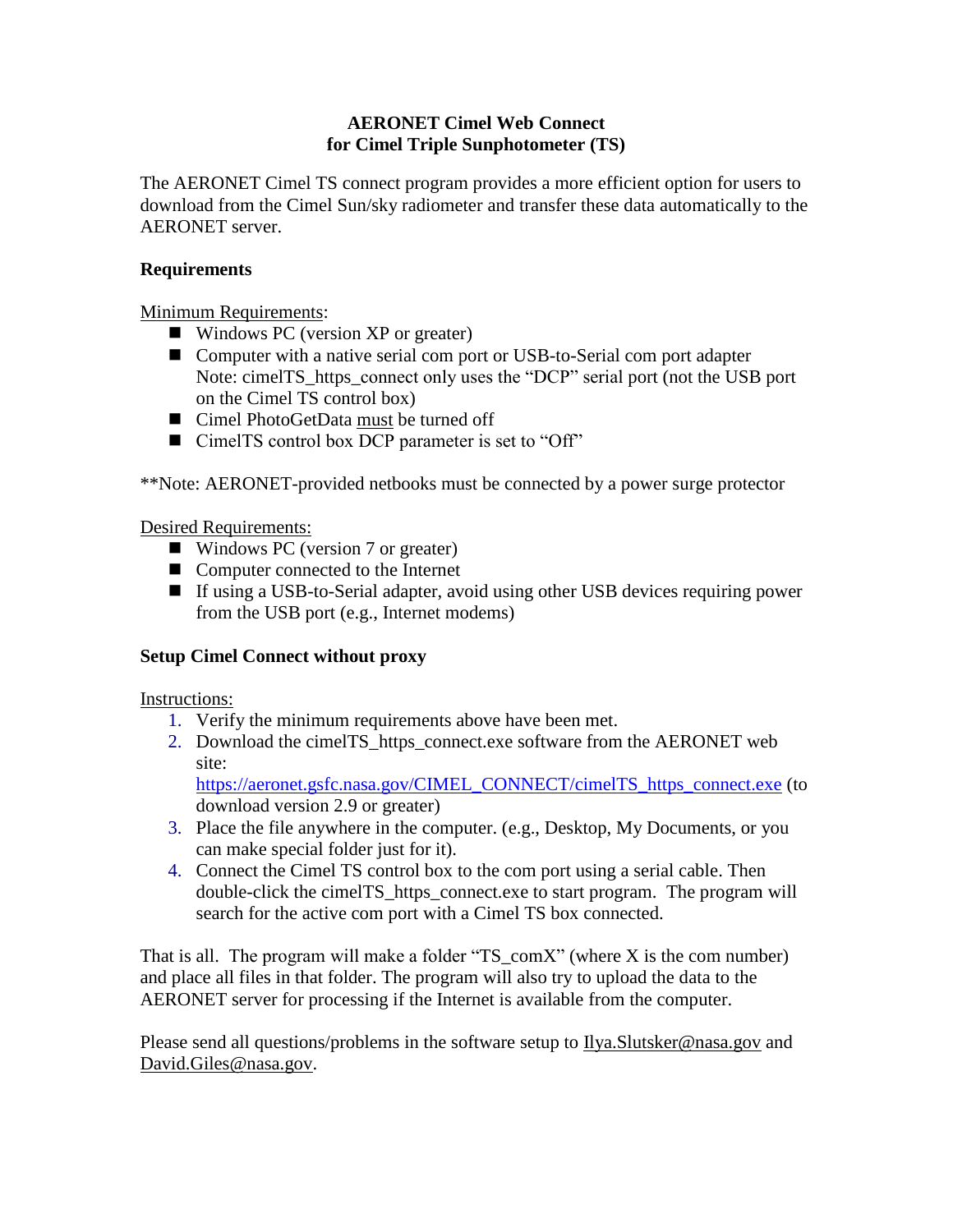

**Figure 1 This log window shows data successfully received by cimelTS\_https\_connect from the Cimel TS control box.**

\*\*For multiple active com ports on the computer

■ Alternatively, you can use the Command Prompt (Start->Run->cmd) and change directory to the location of cimelTS\_https\_connect.exe and type the following command:

#### **cimelTS\_https\_connect.exe comX**

where X is the com port number the program will use to acquire Cimel data

### **Questions/Answers:**

Q. Does the computer really need to be connected to Internet?

A. The computer does not have to be connected to Internet. If it is connected, the data will be automatically uploaded for processing. If it is not, the data will stay on the TS\_com directory, and you will need to manually submit them. If you can connect the computer to Internet, the program will attempt submitting the data itself.

Q. How often are data collected from the Cimel TS control box?

A. The PC will attempt to connect every 5 minutes to the Cimel TS and collect any new available data from the instrument. The program will create files with extension .K8 making files for each hour and one daily file. All of the files will remain in the TS\_comX folder. If the file is successfully submitted, the extension will change to .K9 (the hourly files will be removed and daily files retained).

Q. What is the procedure of operation, collection and transmission of data? A. If Cimel TS is set to AUTO mode and performing measurements, the computer is connected to the Internet, PC serial port is connected to the Cimel TS, and cimelTS\_https\_connect is running, then the rest should be done automatically.